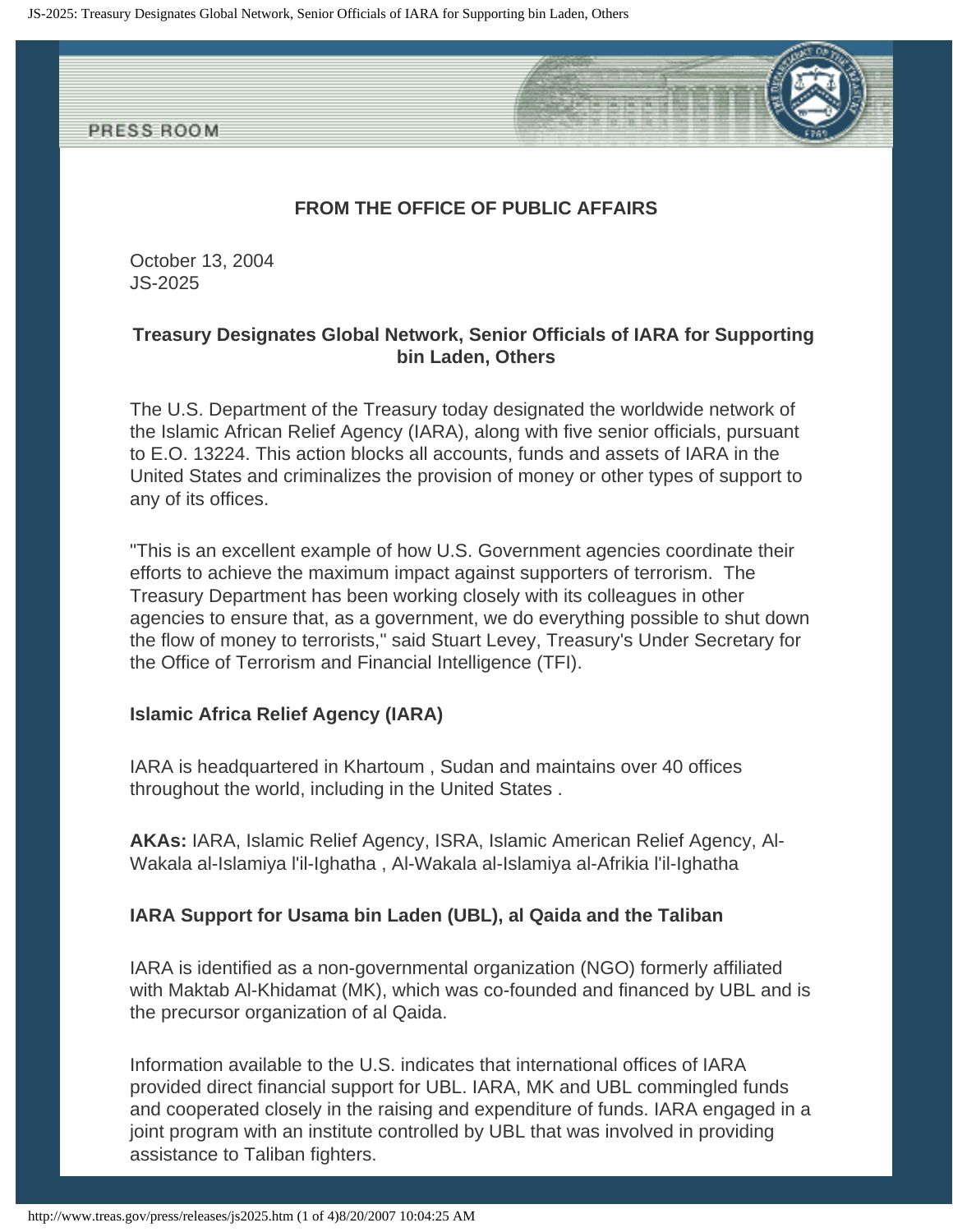In 2000, one of IARA's Afghanistan leaders accompanied the Afghanistan MK leader on a fundraising trip to Sudan and other locations in the Middle East during which \$5 million was raised for MK activities.

Information available to the U.S. shows that the overseas branches IARA provided hundreds of thousands of dollars to UBL in 1999. In 1997, there was an individual who acted as a liaison between UBL and terrorist-related NGOs, distributing funds from UBL to MK, IARA and others. Later that year, IARA and MK reportedly provided financial support for a group of Arab terrorists planning to travel to Saudi Arabia to conduct unspecified operations against U.S. military personnel.

Additionally, information identifies a UBL lieutenant and former MK official as having been the director of IARA's operations in Afghanistan . This individual was identified as an expert in terrorism, bomb planning and guerilla operations.

Information indicates an IARA leader was involved in discussions to help relocate UBL to secure safe harbor for him. Among others, these discussions included representatives for UBL and MK, along with Lajnat al-Dawa (LDI), which is listed as a Specially Designated Global Terrorist pursuant to E.O. 13224, as well as listed by the UN 1267 Sanctions Committee. In addition, a Sudanese individual traveled to Mali and stayed with an IARA director while assessing whether Mali could serve as a safe harbor for UBL.

## **IARA Support for Hamas**

As of early 2003, information available to the U.S. shows that IARA was responsible for moving funds to the Palestinian territories for use in terrorist activities, notably serving as a conduit to Hamas in one Western European country. In part, funds were raised through IARA collection boxes marked "Allah" and " Israel ," signaling the funds would be directed towards attacks against Israelis.

Within the last year, IARA was reportedly linked to the Belgium office of the Al-Aqsa Foundation, a Specially Designated Global Terrorist, pursuant to E.O. 13224.

## **IARA Support for Al-Ittihad al-Islamiya (AIAI)**

IARA offered financial support for the development of AIAI, which is listed as a Specially Designated Global Terrorist, pursuant to E.O. 13224, as well as listed by the UN 1267 Sanctions Committee.

# **Senior Officials Dr. Mohammed Ibrahim Sulaiman**

Position: Secretary General, IARA Headquarters, Khartoum, Sudan Home Address: House Number 27, Block Number 29, Manishia District, Khartoum, Sudan

Mailing Address: P.O. Box 3372, Khartoum, Sudan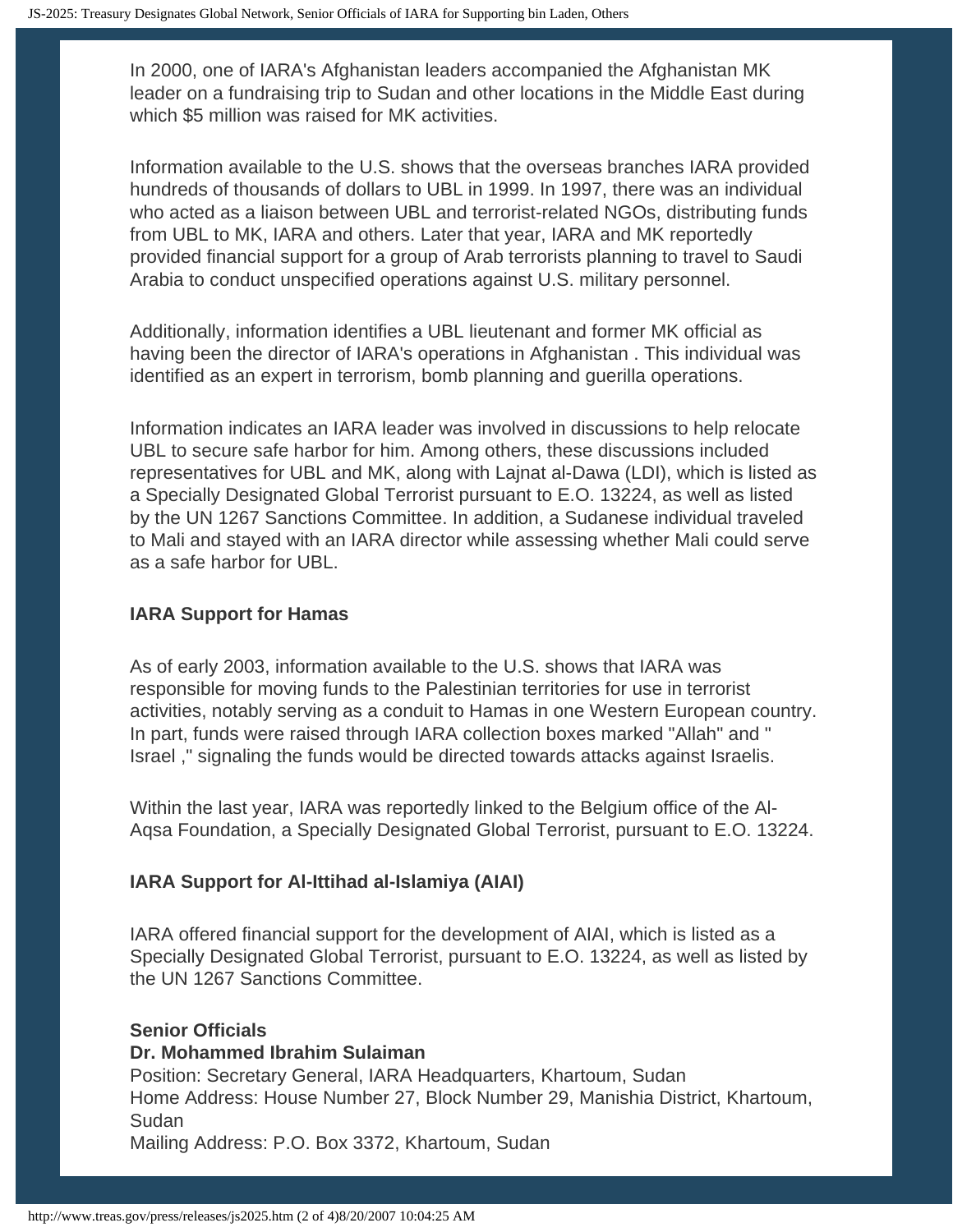### **Jaffar Ahmad Abdullah Makki**

Position: IARA South Asia Region Director DOB: 1956 POB: Sudan Passport #1: 079925 Issued: September 7, 1992 Passport #2: A553077 Issued: April 16, 2000

### **Abdul Aziz Abbakar Muhamad**

Position: IARA Peshwar, Pakistan Director DOB: 1961 POB: Sudan Passport: 562605 Issued: October 28, 1998

Abbakar Muhamad was identified as one of several individuals involved in IARA's terrorist support operations in South Asia. This support was provided to al Qaida, Gammat al Islamiya and the Taliban and reportedly included money, supplies and housing for terrorists in South Asia. He previously served as the Executive Director of the IARA operating from Afghanistan.

### **Khalid Ahmad Jumah Al-Sudani**

Position: IARA Middle East Regional Director Location: Amman, Jordan Passport: H649956 Issued: April 8, 2002

### **Ibrahim Buisir**

Position: IARA Representative in Ireland Location: Ireland DOB: circa 1962 POB: Libya

Buisir, originally from Libya, has been IARA's representative in Ireland. Following the 9-11 terrorist attacks, Buisir was arrested by local authorities based on evidence that he provided financial support for the al Qaida network. Information available to the U.S shows that Buisir directed a European al Qaida cell that provided support to operations in Europe by arranging travel and accommodations.

The entities were designated today pursuant to Executive Order 13224 pursuant to paragraphs (d)(i) and (d)(ii) based on a determination that they assist in, sponsor or provide financial, material, or technological support for, or financial or other services to or in support of, or are otherwise associated with, persons listed as subject to E.O. 13224.

Blocking actions are critical to combating the financing of terrorism. When a target is blocked, all of its assets in the formal financial system must be frozen and it can